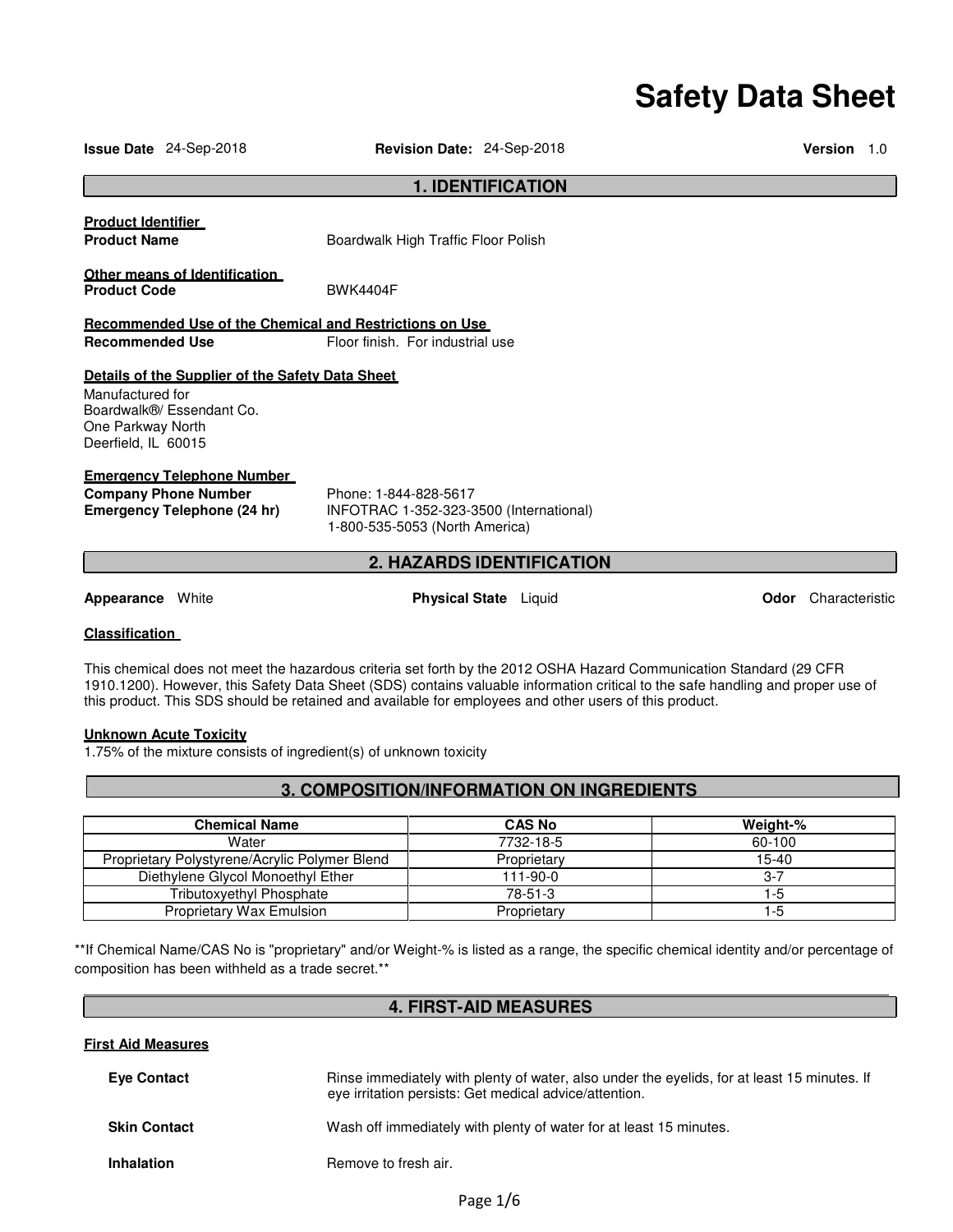**Ingestion** Clean mouth with water and drink afterwards plenty of water. If any discomfort persists, obtain medical attention.

#### **Most Important Symptoms and Effects**

**Symptoms** Prolonged or repeated exposure can remove natural skin oils and may produce irritation.

#### **Indication of Any Immediate Medical Attention and Special Treatment Needed**

**Notes to Physician Treat symptomatically. May aggravate pre-existing skin disorders.** 

# **5. FIRE-FIGHTING MEASURES**

#### **Suitable Extinguishing Media**

Water spray (fog). Carbon dioxide (CO2). Water. Foam.

# **Unsuitable Extinguishing Media**

Not determined.

#### **Specific Hazards Arising from the Chemical**

None known.

#### **Hazardous Combustion Products**

Normal products of combustion.

#### **Protective Equipment and Precautions for Firefighters**

As in any fire, wear self-contained breathing apparatus pressure-demand, MSHA/NIOSH (approved or equivalent) and full protective gear.

# **6. ACCIDENTAL RELEASE MEASURES**

### **Personal Precautions, Protective Equipment and Emergency Procedures**

| <b>Personal Precautions</b>                          | Wear protective clothing as described in Section 8 of this safety data sheet.                                                                                                                      |
|------------------------------------------------------|----------------------------------------------------------------------------------------------------------------------------------------------------------------------------------------------------|
| <b>Environmental Precautions</b>                     | Prevent from entering into soil, ditches, sewers, waterways and/or groundwater. See<br>Section 12, Ecological Information. See Section 13, Disposal Considerations, for additional<br>information. |
| Methods and Material for Containment and Cleaning Up |                                                                                                                                                                                                    |
| <b>Methods for Containment</b>                       | Prevent from spreading or entering drains, ditches or rivers by using sand, earth, or other<br>appropriate barriers.                                                                               |
| <b>Methods for Clean-Up</b>                          | Contain and collect with an inert absorbent and place into an appropriate container for                                                                                                            |

# **7. HANDLING AND STORAGE**

disposal. Rinse area with clean water and dry before permitting traffic.

#### **Precautions for Safe Handling**

**Advice on Safe Handling** Handle in accordance with good industrial hygiene and safety practice. Use personal protection recommended in Section 8. For industrial and commercial use only. Avoid contact with skin, eyes or clothing.

#### **Conditions for Safe Storage, Including Any Incompatibilities**

| <b>Storage Conditions</b> | Keep container tightly closed and store in a cool, dry and well-ventilated place. Protect from<br>freezing. Keep out of the reach of children. |
|---------------------------|------------------------------------------------------------------------------------------------------------------------------------------------|
| Incompatible Materials    | None known based on information supplied.                                                                                                      |

# **8. EXPOSURE CONTROLS/PERSONAL PROTECTION**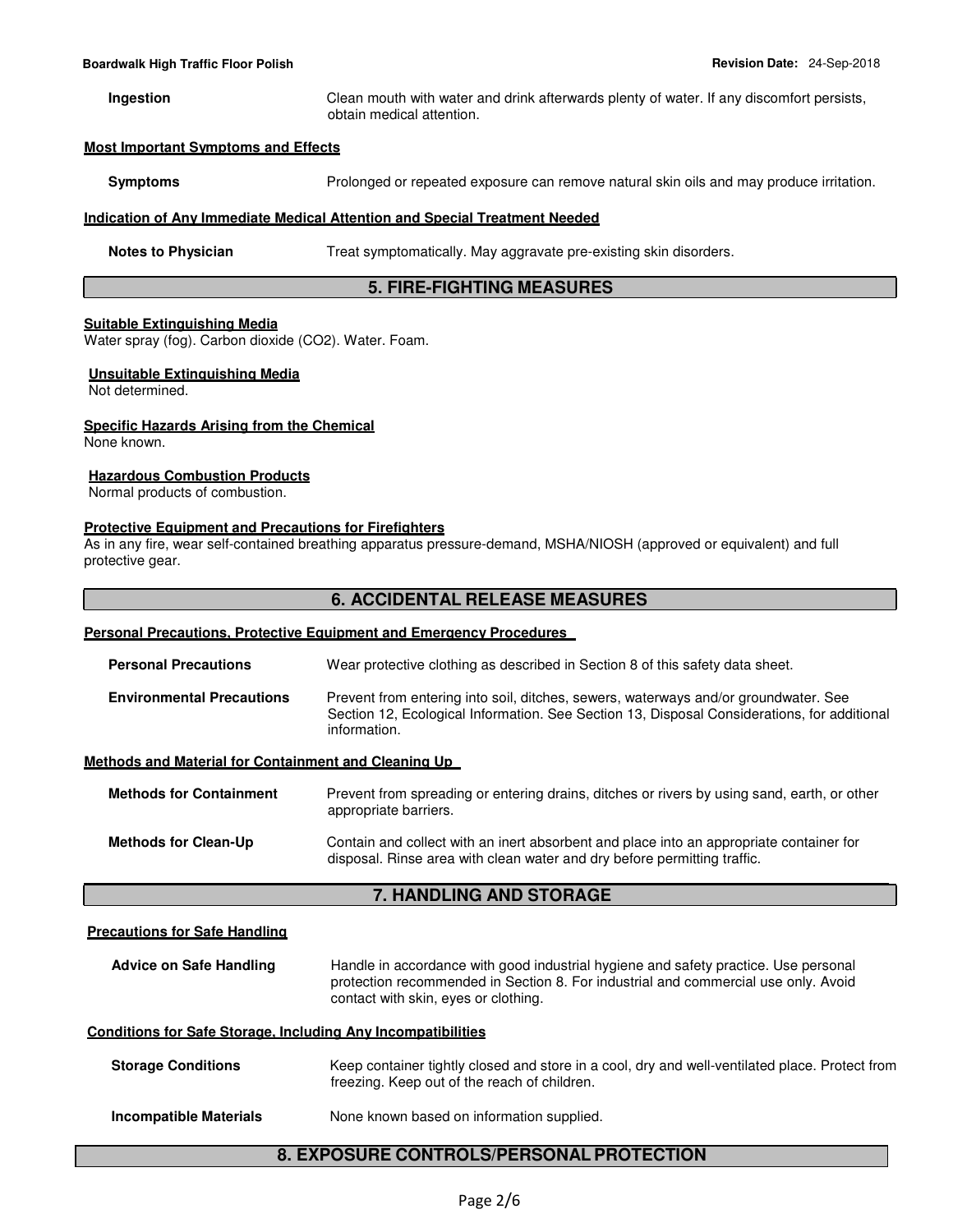**Exposure Guidelines This product, as supplied, does not contain any hazardous materials with occupational** exposure limits established by the region specific regulatory bodies.

# **Appropriate Engineering Controls**

**Engineering Controls** Ensure adequate ventilation, especially in confined areas. Good general room ventilation (equivalent to outdoors) should be adequate under normal conditions. Eyewash stations. Showers.

#### **Individual Protection Measures, such as Personal Protective Equipment**

| <b>Eve/Face Protection</b>      | No protective equipment is needed under normal use conditions. |
|---------------------------------|----------------------------------------------------------------|
| <b>Skin and Body Protection</b> | No protective equipment is needed under normal use conditions. |
| <b>Respiratory Protection</b>   | Under normal conditions, respirator is not normally required.  |

**General Hygiene Considerations** Handle in accordance with good industrial hygiene and safety practice.

# **9. PHYSICAL AND CHEMICAL PROPERTIES**

#### **Information on Basic Physical and Chemical Properties**

| <b>Physical State</b><br><b>Appearance</b><br>Color                                                                                                                                                                                                          | Liquid<br>Opaque<br>White                                                                                                                      | Odor<br><b>Odor Threshold</b> | Characteristic<br>Not determined |
|--------------------------------------------------------------------------------------------------------------------------------------------------------------------------------------------------------------------------------------------------------------|------------------------------------------------------------------------------------------------------------------------------------------------|-------------------------------|----------------------------------|
| <b>Property</b><br>рH<br><b>Melting Point/Freezing Point</b><br><b>Boiling Point/Boiling Range</b>                                                                                                                                                           | Values<br>$8.0 - 8.5$<br>0 °C / 32 °F<br>100 ℃ / 212 °F                                                                                        | Remarks • Method              |                                  |
| <b>Flash Point</b><br><b>Evaporation Rate</b><br><b>Flammability (Solid, Gas)</b><br><b>Upper Flammability Limits</b>                                                                                                                                        | Not applicable<br>Not determined<br>Liquid-not applicable<br>Not applicable                                                                    | <b>TOC</b>                    |                                  |
| <b>Lower Flammability Limit</b><br><b>Vapor Pressure</b><br><b>Vapor Density</b><br><b>Specific Gravity</b><br><b>Water Solubility</b>                                                                                                                       | Not applicable<br>Not determined<br>Not determined<br>1.04<br>Completely soluble                                                               | @ 25 ℃ (77 °F)                |                                  |
| Solubility in other solvents<br><b>Partition Coefficient</b><br><b>Auto-ignition Temperature</b><br><b>Decomposition Temperature</b><br><b>Kinematic Viscosity</b><br><b>Dynamic Viscosity</b><br><b>Explosive Properties</b><br><b>Oxidizing Properties</b> | Not determined<br>Not determined<br>Not determined<br>Not determined<br>Not determined<br>Not determined<br>Not an explosive<br>Not determined |                               |                                  |

# **10. STABILITY AND REACTIVITY**

#### **Reactivity**

Not reactive under normal conditions.

#### **Chemical Stability**

Stable under recommended storage conditions.

#### **Possibility of Hazardous Reactions**

None under normal processing.

#### **Hazardous Polymerization**

Hazardous polymerization does not occur.

# **Conditions to Avoid**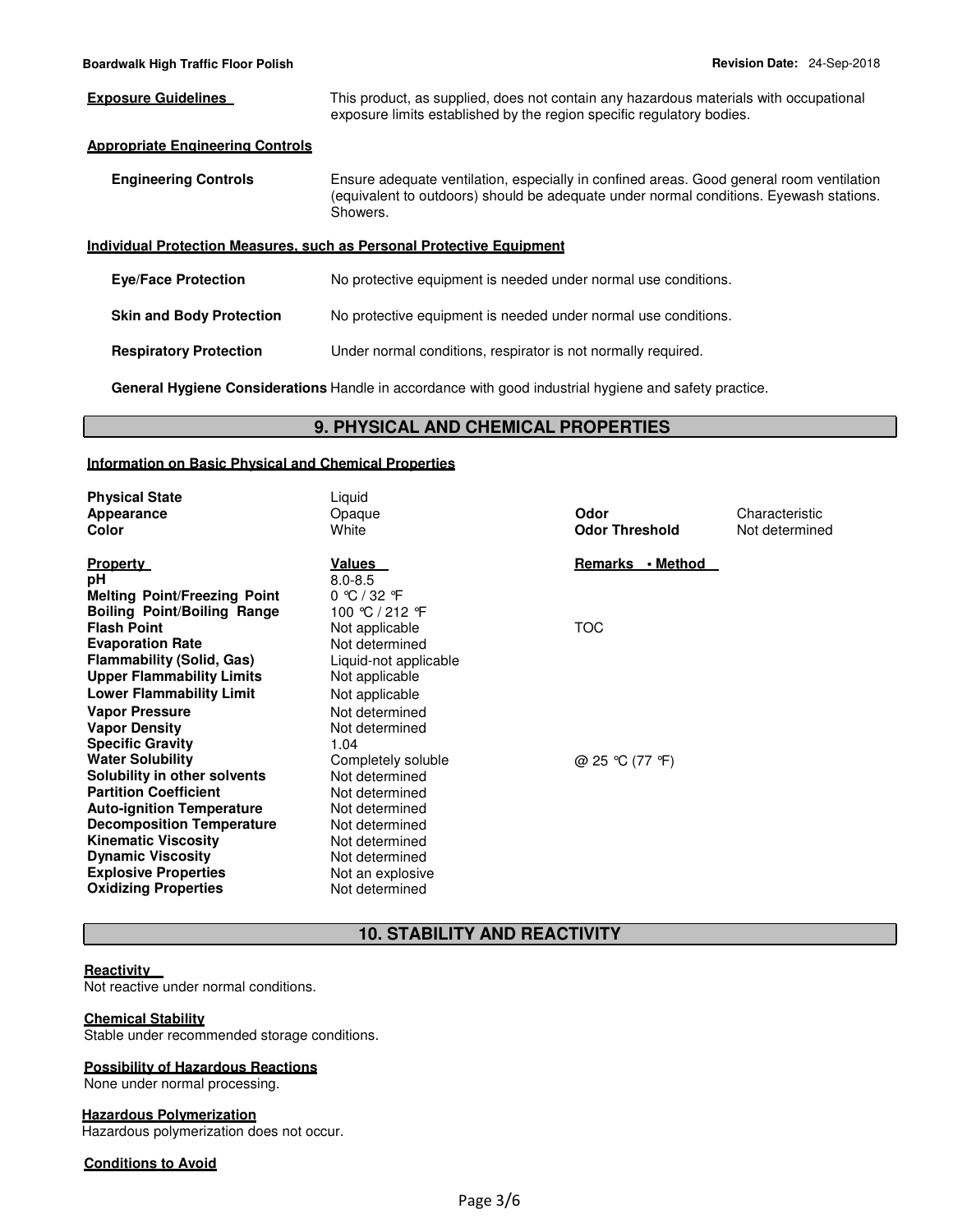#### **Incompatible Materials**

None known based on information supplied.

#### **Hazardous Decomposition Products**

Normal products of combustion.

# **11. TOXICOLOGICAL INFORMATION**

# **Information on Likely Routes of Exposure**

# **Product Information**

| <b>Eye Contact</b>  | Avoid contact with eyes.         |
|---------------------|----------------------------------|
| <b>Skin Contact</b> | Avoid contact with skin.         |
| <b>Inhalation</b>   | Avoid breathing vapors or mists. |
| Ingestion           | Do not taste or swallow.         |

#### **Component Information**

| <b>Chemical Name</b>                             | Oral LD50                 | <b>Dermal LD50</b>      | <b>Inhalation LC50</b>   |
|--------------------------------------------------|---------------------------|-------------------------|--------------------------|
| Proprietary Polystyrene/Acrylic<br>Polymer Blend | $> 90$ mL/kg (Rat)        |                         |                          |
| Tributoxyethyl Phosphate<br>78-51-3              | $= 3000$ mg/kg (<br>(Rat) | Rabbit)<br>> 5000 mg/kg | (Rat ) 4 h<br>> 6.4 mg/L |
| <b>Proprietary Wax Emulsion</b>                  | $> 90$ mL/kg (Rat)        |                         |                          |

#### **Information on Physical, Chemical and Toxicological Effects**

**Symptoms** Please see section 4 of this SDS for symptoms.

#### **Delayed and Immediate Effects as well as Chronic Effects from Short and Long-Term Exposure**

| Carcinogenicity                                         | This product does not contain any carcinogens or potential carcinogens as listed by OSHA,<br>IARC or NTP. |
|---------------------------------------------------------|-----------------------------------------------------------------------------------------------------------|
| <b>Numerical Measures of Toxicity</b><br>Not determined |                                                                                                           |
| Unknown Acute Toxicity                                  | 1.75% of the mixture consists of ingredient(s) of unknown toxicity.                                       |

# **12. ECOLOGICAL INFORMATION**

#### **Ecotoxicity**

The product is not classified as environmentally hazardous. However, this does not exclude the possibility that large or frequent spills can have a harmful or damaging effect on the environment.

# **Component Information**

| Chemical Name                              | Algae/aguatic plants | Fish                                                            | Toxicitv to<br>microorganisms | Crustacea |
|--------------------------------------------|----------------------|-----------------------------------------------------------------|-------------------------------|-----------|
| <b>Tributoxyethyl Phosphate</b><br>78-51-3 |                      | 10.4 - 12.0: 96 h Pimephales<br>promelas mg/L LC50 flow-through |                               |           |

# **Persistence/Degradability**

Not determined

**Bioaccumulation**

Not determined

**Mobility**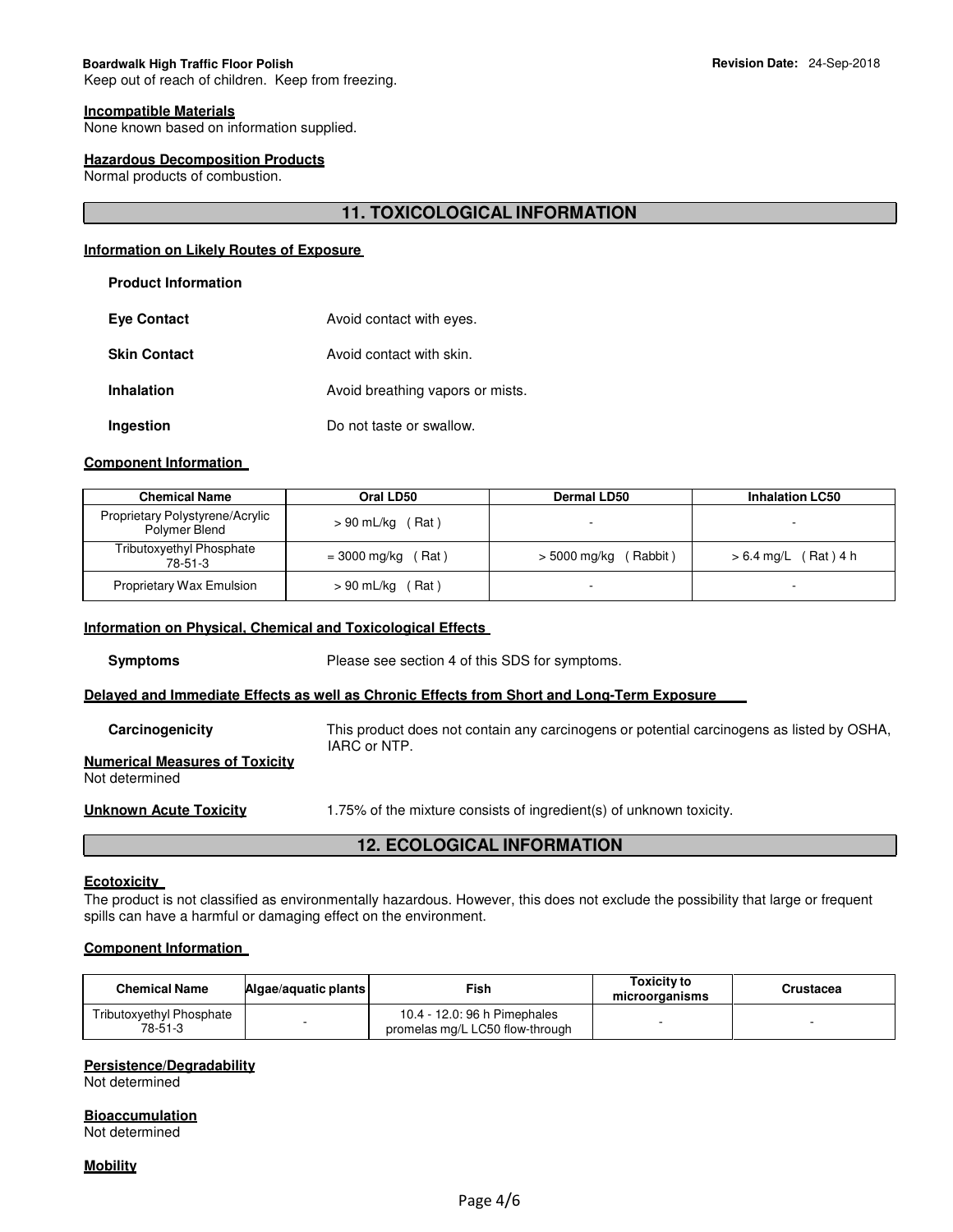| <b>Chemical Name</b>     | <b>Partition Coefficient</b> |
|--------------------------|------------------------------|
| Tributoxyethyl Phosphate | 7c                           |
| 78-51-3                  | 4./ö                         |

#### **Other Adverse Effects**

Not determined

# **13. DISPOSAL CONSIDERATIONS**

#### **Waste Treatment Methods**

| Disposal of Wastes     | Disposal should be in accordance with applicable regional, national and local laws and<br>regulations. |
|------------------------|--------------------------------------------------------------------------------------------------------|
| Contaminated Packaging | Disposal should be in accordance with applicable regional, national and local laws and<br>regulations. |

# **14. TRANSPORT INFORMATION**

| <u>Note</u> | Please see current shipping paper for most up to date shipping information, including<br>exemptions and special circumstances. |
|-------------|--------------------------------------------------------------------------------------------------------------------------------|
| <u>DOT</u>  | Not regulated                                                                                                                  |
| <u>IATA</u> | Not regulated                                                                                                                  |
| <u>IMDG</u> | Not regulated                                                                                                                  |

# **15. REGULATORY INFORMATION**

#### **International Inventories**

Canada – Domestic Substances List (DSL) All ingredients are listed or exempt. TSCA (Toxic Substances Control Act) All ingredients are listed or exempt.

#### **Legend:**

**TSCA** - United States Toxic Substances Control Act Section 8(b) Inventory **DSL/NDSL** - Canadian Domestic Substances List/Non-Domestic Substances List

#### **US Federal Regulations**

#### **CERCLA**

This material, as supplied, does not contain any substances regulated as hazardous substances under the Comprehensive Environmental Response Compensation and Liability Act (CERCLA) (40 CFR 302) or the Superfund Amendments and Reauthorization Act (SARA) (40 CFR 355).

#### **SARA 311/312 Hazard Categories**

**Acute Health Hazard** Yes

#### **SARA 313**

Section 313 of Title III of the Superfund Amendments and Reauthorization Act of 1986 (SARA). This product does not contain any chemicals which are subject to the reporting requirements of the Act and Title 40 of the Code of Federal Regulations, Part 372

#### **CWA (Clean Water Act)**

This product does not contain any substances regulated as pollutants pursuant to the Clean Water Act (40 CFR 122.21 and 40 CFR 122.42)

#### **US State Regulations**

#### **California Proposition 65**

This product does not contain any Proposition 65 chemicals.

#### **U.S. State Right-to-Know Regulations**

The following ingredients appear on various state right to know lists and/or California's Proposition 65 List: